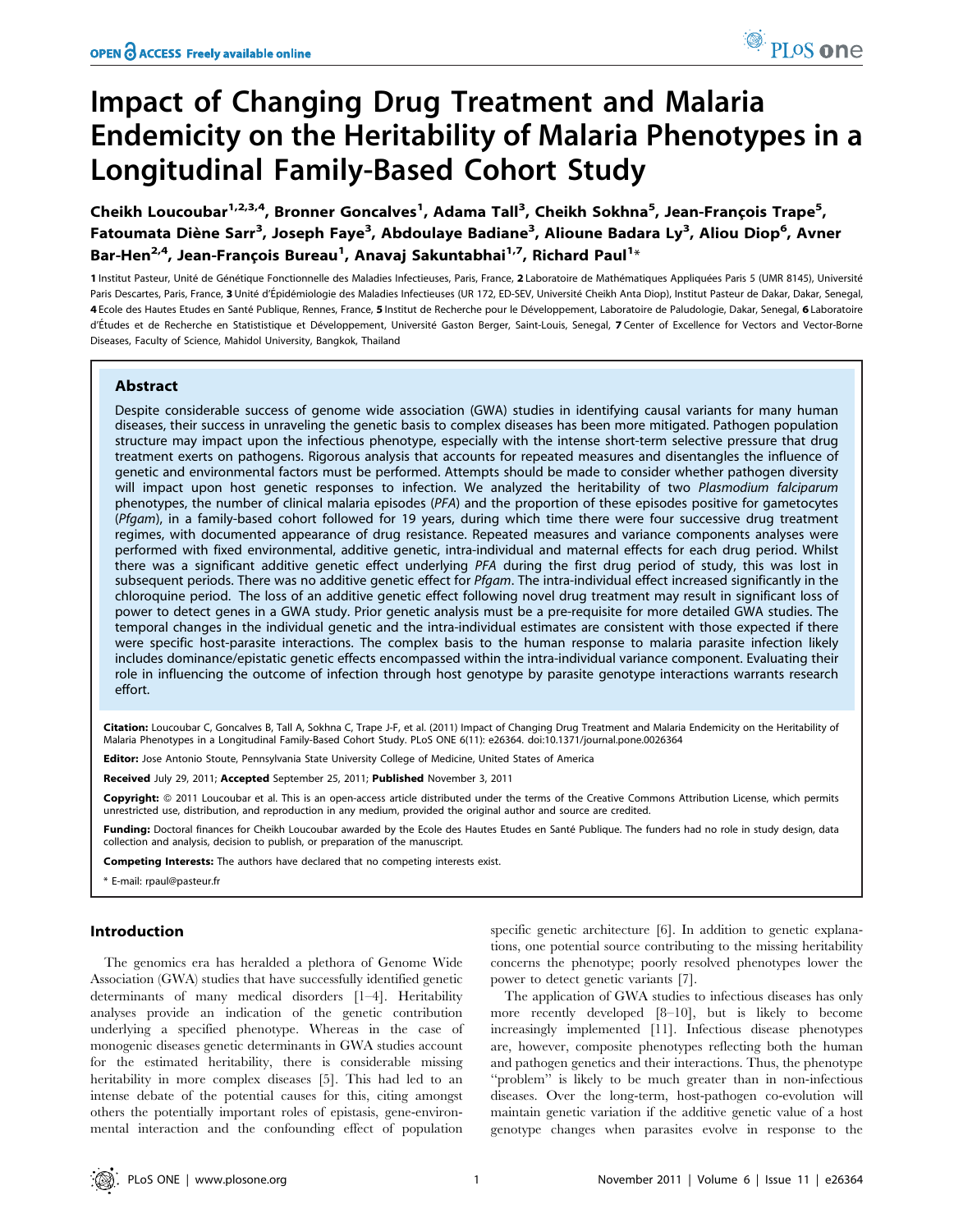selection induced by the host [12]. This, thus, may be apparent in the local genetic architecture of the human genetics determining specific traits, where populations have undergone widely different exposure to the pathogen. In addition, despite the current efforts to untangle the genetic basis to complex diseases [13], no attention has been paid to the impact of radical short-term changes in the pathogen population genetic structure, such as those induced by drug pressure, on the human genetic contribution to infection phenotypes.

In recent years, particular attention has been paid to addressing the human genetic susceptibility and resistance to Plasmodium falciparum malaria [14–16]. Sickle cell trait has long been recognized as having a protective effect against severe disease [17,18] and this provided a positive control for the first GWA study of severe malaria [19]. Following this success and in the knowledge that the human genetic response to malaria parasite infection is complex and polygenic [20], it is now widely admitted that well-conducted epidemiological studies that take into account confounding environment factors are required [21]. In general, the requisite large sample size for GWA studies necessarily means combining participants from many sites. Whilst among-site variation in human population sub-structure and in the intensity of transmission can in principle be taken into account, such confounding variation may have more subtle effects. Variation in the intensity of transmission, for example, not only has discernable effects on the development of immunity, it also influences parasite genetic diversity [22].

To date genetic analyses have implicitly assumed that any variation brought about by parasite diversity will only have a minor impact, especially with very broad binary phenotypes such as severe versus mild malaria. This has been to some extent confirmed in animal models, but significant host-by-parasite interactions have been observed [23]. In contrast to such extreme binary disease phenotypes, there has been increasing interest in quantitative phenotypes that describe the outcome of infection [16,24–27]. Such phenotypes focus on the actual biology of the parasite within the human host, rather than the extreme disease phenotype, but may be more affected by changes in parasite diversity. Parasite genetic variation in growth rate, transmissibility and other biological phenotypes is well recognized [28] and thus quantitative malaria phenotypes may be influenced strongly by parasite genetics. Indeed, it was recently demonstrated that there was a parasite genetic contribution to time to clearance following treatment [29]. Transmission intensity influences the number of different parasite clones within an infection, which itself can impact on quantitative phenotypes [30]. Moreover, malaria parasites exhibit extensive phenotypic plasticity and quantifiable parasite phenotypes are affected by the immunological and hematological state of the host [31]. Finally, parasite populations evolve over time, especially in the face of persistent drug pressure and there has been recent suggestion that drug resistance is linked to or will select for virulence of the parasite [32,33]. All such sources of variation in the parasite population may significantly alter the observed outcome of infection and thus cloud the signal in the genetic analyses.

Here we address the extent to which malaria phenotypes in a longitudinal family-based epidemiological study are influenced by the changes in anti-malarial drug treatment and in transmission intensity from 1990 to 2008. We estimate the heritability of two P. falciparum-related phenotypes: the number of clinical malaria episodes (PFA) [16] and the proportion of infections carrying gametocytes (parasite stages that can infect mosquitoes) (Pfgam) [27,34]. Heritability is an important parameter that determines statistical power in gene-mapping studies that use pedigree

information. A large heritability implies a strong correlation between phenotype and genotype, so that loci with an effect on the phenotype can be more easily detected [35]. These two phenotypes were chosen to be representative of different types of phenotype: PFA will be strongly influenced by variation in transmission intensity, whereas Pfgam will more strongly reflect the host-parasite interaction. In addition to calculating the heritability, we estimate the shared environment (here house) and intra-individual (also known as ''permanent environment'') effects, including maternal effects.

# Materials and Methods

## Ethics statement

The project protocol and objectives were carefully explained to the assembled village population and informed consent was individually obtained from all subjects either by signature or by thumbprint on a voluntary consent form written in both French and in Wolof, the local language. Consent was obtained in the presence of the school director, an independent witness. For very young children, parents or designated tutors signed on their behalf. The protocol was approved by the Ethical Committee of the Institut Pasteur de Dakar and the Ministère de la Santé et de la Prévention of Senegal. An agreement between Institut Pasteur de Dakar, Institut de Recherche pour le Développement and the Ministère de la Santé et de la Prévention of Senegal defines all research activities in the study cohorts. Each year, the project was re-examined by the Conseil de Perfectionnement of the Institut Pasteur de Dakar and the assembled village population; informed consent was individually renewed from all subjects.

#### Study site and study population

The study was conducted in the malaria research project carried out since 1990 in a family-based cohort in Senegal, which has perennial holoendemic transmission (high force of infection). This site is managed by a tripartite agreement between the Institut Pasteur de Dakar, the Institut de Recherche pour le Développement and the Ministère de la Santé et de la Prévention of Senegal. A field research station with a dispensary run by nurses was constructed for the program and the health care is free-of-charge for the volunteers. All participants were asked to come to a study clinic for all their healthcare needs. Every person satisfying adhesion conditions could become a volunteer and every volunteer could leave the study at any time, therefore forming a dynamic open cohort. Further details of the study sites and adhesion criteria are previously described [36,37].

The family structure (pedigree) was available after a demographic census performed for every volunteer at his adhesion in the project. A verbal interview of mothers or key representatives of the household was used to obtain information on genetic relationships between studied individuals, their children, their parents, and to identify genetic links among the population. The total pedigree comprised 828 individuals, including absent or dead relatives, composed of 206 nuclear families (father – mother couples with at least one child) with an average of 3.6 children each. In addition, previous typing with microsatellites has enabled the construction of a pedigree based on Identity-by-Descent (IBD) using MERLIN [16,38].

## Data collection - P. falciparum malaria phenotypes

The parasite phenotypes analyzed were: (i) the number of P. falciparum clinical episodes per trimester (PFA) and (ii) the proportion of clinical episodes that were positive for gametocytes, parasite stages transmissible to mosquitoes (Pfgam). A malaria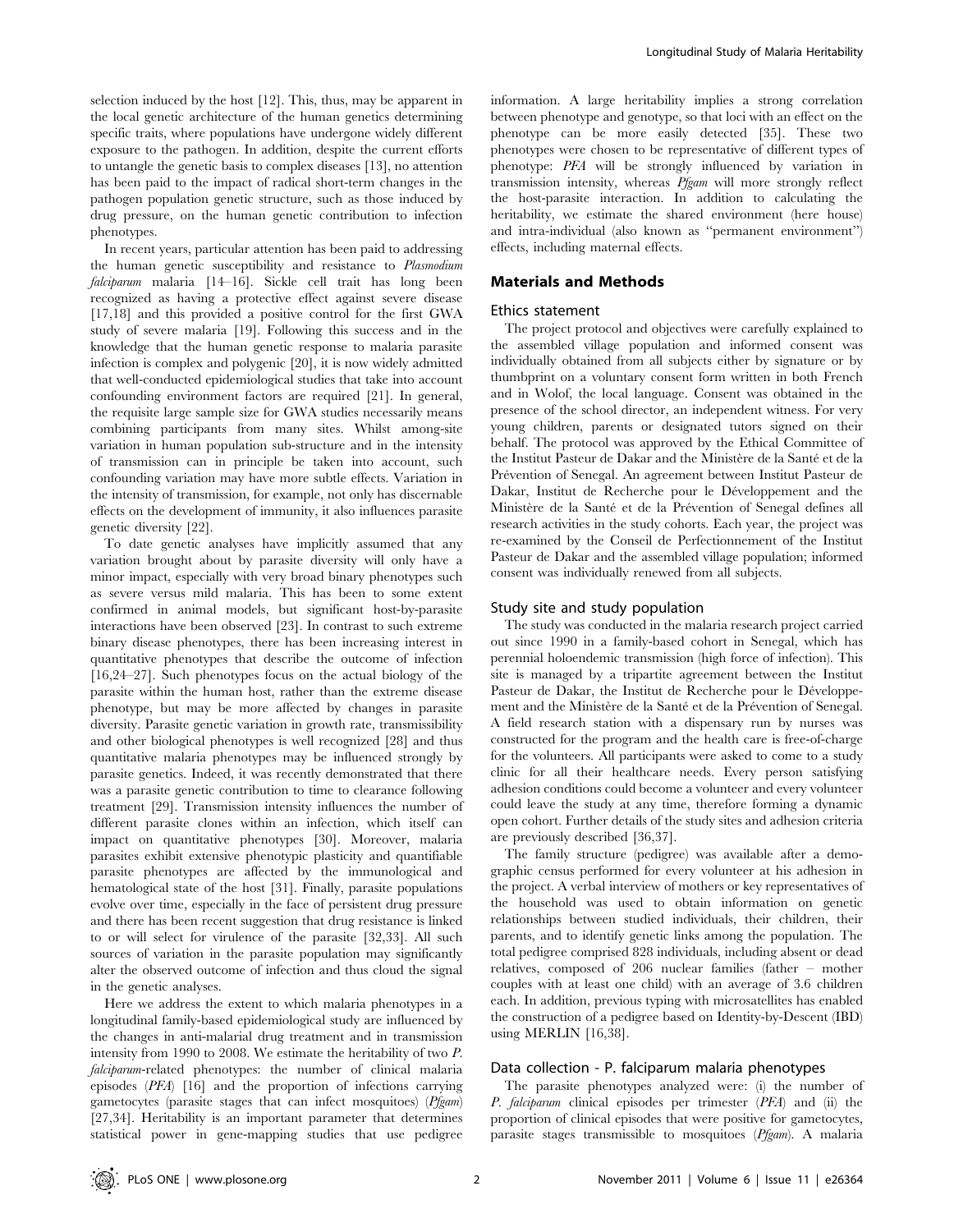episode is defined as a clinical presentation with measured fever (axillary temperature  $>37.5^{\circ}C$ ) or fever-related symptoms (headache, vomiting, subjective sensation of fever) and with a blood smear positive for *P. falciparum* at a parasite/leukocyte ratio higher than the age-dependent pyrogenic threshold previously defined by Rogier et al. [39]. For PFA, we first excluded any observations of each trimester for which the individual concerned was not present for at least 30 days  $( = 1/3$  of the trimester). Individuals satisfying presence conditions without any P. falciparum clinical episode in a trimester were classified as  $PFA = 0$ ; individuals satisfying presence conditions with 1 or more malaria clinical episodes in a trimester correspond to person-trimester with  $PFA = \{1, 2, 3, 4, \text{ or } 5\}.$ Repeated clinical presentations within 15 consecutive days were not considered to be independent and were excluded from the analyses, unless there was a parasite negative blood smear between two clinical episodes. In all cases parasite positivity was established as follows. Thick and thin blood films were prepared and stained by 3% Giemsa stain. Blood films were examined under an oil immersion objective at  $\times1000$  magnification by the trained laboratory technicians and 200 thick film fields were examined to count the number of asexual and gametocyte parasite stages. The proportion of clinical episodes carrying gametocytes excluded any repeated clinical presentations within 15 days of previous treatment.

The following covariates were considered: sex, house, season (4 categories: Jul–Sep; Oct–Dec; Jan–Mar; Apr–Jun) nested within year, year (5 categories: 1990 to 1994 for quinine period, 5 categories: 1995 to 1999 for  $1<sup>st</sup>$  chloroquine period, 4 categories: 2000 to 2003 to the 2nd chloroquine period, 3 categories: 2004 to 2006 for fansidar period, 3 categories: 2006 to 2008 for ACT period) and logarithm of number of days present in each trimester. For *Pfgam*, we additionally considered the presence of other Plasmodium spp. parasites (Plasmodium ovale and Plasmodium malariae; 2 categories: yes/no) and time since last treatment. For *Pfgam*, age was found to be best described as a continuous variable in each drug period. By contrast, age classes  $\leq$ 5 years, [5–15], [15–35] and  $\geq$  35 years best described the effect of age on *PFA*. Only individuals for whom there was pedigree information were included in the analysis.

#### Data analyses

From 1990 to 2008, four different drug regimens were implemented: Quinine from 1990 to 1994, Chloroquine from 1995 to 2003, Fansidar from 2004 to mid-2006 and Artemisinin-based combination therapy (ACT) from mid-2006 to 2008. The chloroquine drug period was divided into before (CQ1) and after (CQ2) 1999. This was done both to reduce the chloroquine period data set size and to examine the chloroquine periods prior to and during the observed emergence of parasite resistance to this drug [40]. The statistical analyses were performed independently for each of the five drug treatment periods.

We implemented Generalized Linear Mixed Models (GLMM) using SAS 9.1.3 (SAS Institute Inc., Cary, NC, USA) procedures GLIMMIX, MIXED and INBREED [41–43]. GLMM allows fitting of mixed models with correlated random effects, such as those due to genetic relationships. Random effects are assumed to be normally distributed, and conditional on these random effects, the exogenous variable had (i) a Poisson distribution when the studied phenotype was number of *P. falciparum* clinical episodes per trimester (PFA) or (ii) a Binomial distribution when the studied phenotype was the proportion of clinical episodes that were positive for gametocytes (Pfgam). Genetic covariance, or relationship among all pairs of individuals in the study and among their parents or more distant ancestors, were stored in a squared matrix,

the Pedigree-based genetic relatedness matrix, of dimension  $K\times K$ where  $K$  is the total number of individuals in the pedigree including those with missing phenotypes. Genetic covariance between two individuals was computed using the pedigree information as described below:

For A and B, a given pair in a pedigree, the genetic covariance is computed as  $r(A,B) = 2 \times \text{concestry}(A,B)$  where the *coancestry* between A and B is calculated using the method presented in Falconer and Mackay (1996) [44]: coancestry(A,B) =  $\sum_{b}(1/2)^{n(b)} \times (1 +$ I Common Ancestor) where  $p$  is the number of paths in the pedigree linking A and B,  $n(b)$  the number of individuals (including A and B) for each path  $\beta$  and  $I_x$  is the inbreeding coefficient of an individual X, which is equal to the *coancestry* between the two parents of X.  $I_x$ is set to 0 if X is a founder. This matrix was built using INBREED procedure of SAS and then integrated into the models [42].

The objective of the model used for the analysis was to estimate and separate different sources of variation underlying the total variation observed for the phenotype: the relative contributions of human genetics (additive genetic variance), intra-individual variance, maternal effects, house effects and unexplained residual variation. The repeated measurements design allows us to separate additive genetic variance from intra-individual variance. The occurrence of related individuals living in different houses allows separation of additive genetic variance from that due to shared household. Therefore, the random part of the mixed models included (i) the house identification variable as random effect assuming independence between houses to capture variance due to houses, (ii) the individual identification variable twice: a first time to capture the additive genetic variance by assuming non-independence between individuals and using the subpart of the Pedigreebased genetic relatedness matrix concerning individuals for which the phenotype was observed as covariance matrix between all pairs and a second time to capture other individual variances (e.g. intraindividual effects) assuming independence between individuals and (iii) the mother identification variable to capture maternal effects, assuming non-independence between mothers and offspring, using the subpart of the Pedigree-based genetic relatedness matrix concerning mothers of individuals for which the phenotype was observed. The unexplained residual variation was then deduced.

PFA was analyzed using a Poisson regression model, which explicitly takes into account the non-negative integer-valued aspect of the dependent count variable. Therefore a GLMM with a Poisson distribution was fitted using SAS proc GLIMMIX and log as the link function between  $E(PFA \mid covariates)$  and a predictor that is linear. Initially a maximal model with all covariates was fitted and a minimal adequate model including only significant covariates was obtained. The effect of each covariate on the outcome variable was estimated taking into account both inbreeding, via the genetic relatedness matrix integrated in the SAS Proc GLIMMIX using the LDATA option, and repeated measures, as well as house effects.

The vector of random effects was assumed to follow a multivariate normal distribution:

$$
\gamma = \begin{pmatrix} g \\ m \\ b \\ c \\ \varepsilon \end{pmatrix} \sim N \begin{bmatrix} A_N \sigma_g^2 & 0 & 0 & 0 & 0 \\ 0 & A_M \sigma_m^2 & 0 & 0 & 0 \\ 0 & 0 & I_N \sigma_b^2 & 0 & 0 \\ 0 & 0 & 0 & I_H \sigma_c^2 & 0 \\ 0 & 0 & 0 & 0 & I_H \sigma_c^2 \end{bmatrix}
$$

where  $g$  is the additive genetic effect,  $m$  is the maternal effect,  $b$  is the intra-individual effect,  $c$  is the house effect and  $\varepsilon$  is a random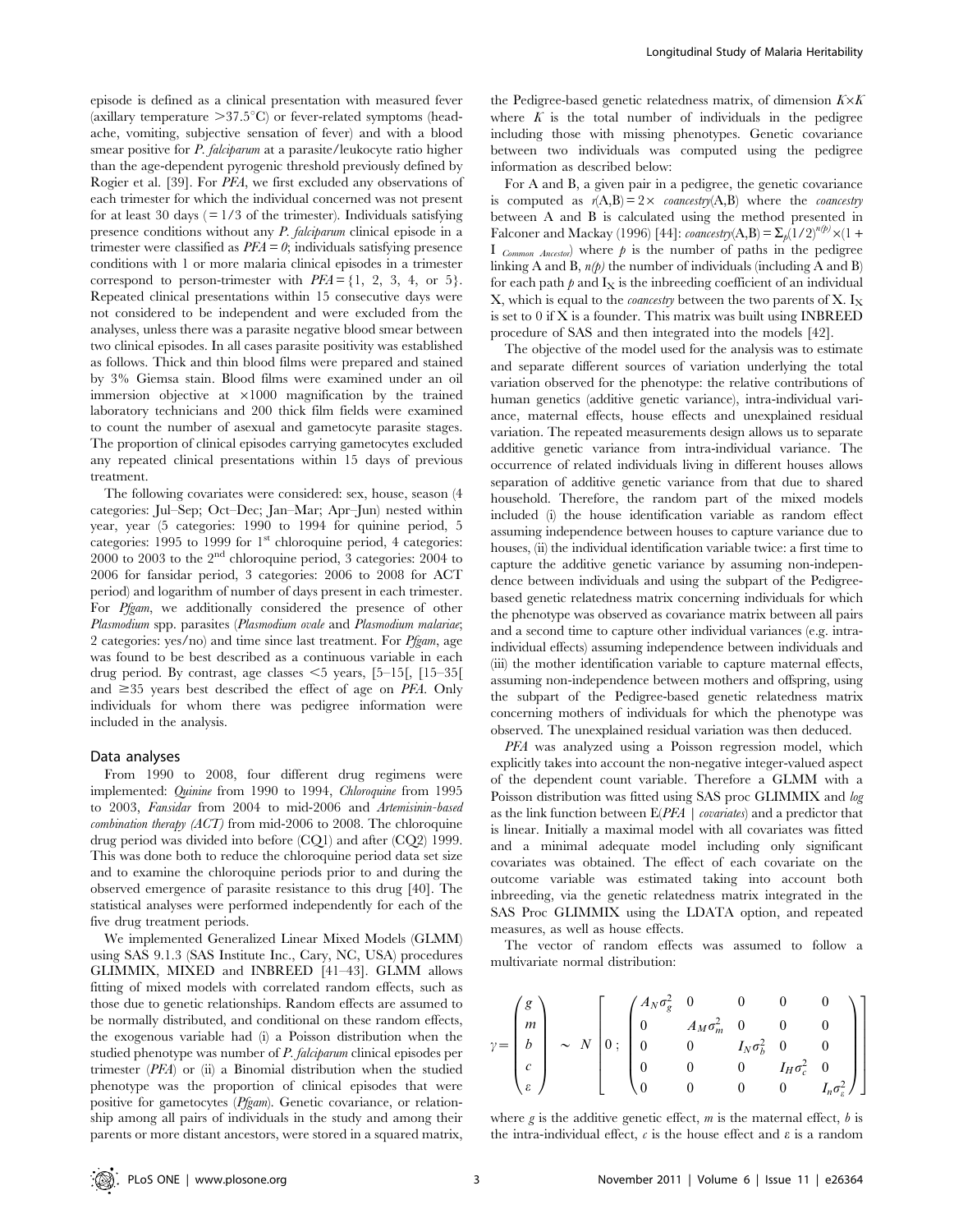residual;  $\sigma_g^{\;2}$  ,  $\sigma_m^{\;2}$  ,  $\sigma_b^{\;2}$  ,  $\sigma_c^{\;2}$  ,  $\sigma_s^{\;2}$  are the additive genetic, maternal, intra-individual, house and residual variances, respectively.  $A_N$ represents the matrix of additive genetic relationships between individuals, with dimension  $N \times N$ ,  $A_M$  represents the matrix of additive genetic relationships of mothers to offspring, with dimension  $M\times M$ , I<sub>N</sub> is an identity matrix with dimension  $N\times N$ ,  $I_H$  is an identity matrix with dimension  $H \times H$ , and  $I_n$  is an identity matrix with dimension  $n \times n$ ; and  $n = \sum_i n_i$  where  $n_i$  is the number of measure for individual  $i$ ,  $N$  is the number of individuals for which the phenotype was observed and  $M$  the number of their mothers.

The heritability is defined by  $\sigma_g^2/(\sigma_g^2 + \sigma_m^2 + \sigma_b^2 + \sigma_c^2 + \sigma_s^2)$ For each variance component, an estimate was also generated

for each individual contributing to the overall component. Thus, for the additive genetic and intra-individual effects, an estimate was established for each person. Similarly for house and maternal effects, estimates were established for each house and mother.

Pfgam was analyzed by fitting a GLMM with a Binomial distribution, using SAS proc GLIMMIX [41]. The distribution of random effects and corresponding indices were defined as for PFA in the first analysis.

# Results

# Data description and epidemiological analyses of key environmental factors

The first composite phenotype considered was the number of P. falciparum clinical episodes per person per trimester (PFA). Over the 19-year study period, 713 individuals were present from between one and 75 complete trimesters generating 22,169 persontrimesters of presence. There were a total of 5,680 clinical P. falciparum episodes. The maximum number of PFA per persontrimester was five and the median was one. 485 individuals had at least one PFA positive trimester during the study period. The maximum number of clinical episodes per person per drug period was 40 and the median was two. Table 1 summarizes the data by drug period and additionally gives the mean relatedness (by IBD) of the individuals present in each period. The number of clinical episodes decreased with age  $(P<0.0001)$  and this decrease was most accurately described by 4 groups  $(<$  5 years, 5–14 years, 15–  $34$  years and  $>$  35 years old). Year and season also had a consistent influence on the number of clinical episodes  $(P<0.0001)$ . The incidence rate of clinical episodes per trimester decreased significantly following the introduction of Fansidar; this change in the incidence rate is most evident in the most susceptible age group  $(<5$  years of age) (Figure 1).

The second composite phenotype considered was the number of P. falciparum clinical episodes that were positive for gametocytes, the parasite stage transmissible to mosquitoes. The prevalence of gametocytes at clinical presentation increased from 37% in the quinine period to 48% in both the chloroquine periods before decreasing to 17% and 12% in the Fansidar and ACT periods respectively (Table 1). The percentage of individuals ever gametocyte positive when having a clinical P. falciparum episode likewise increased from 50% in the quinine period to 75% in the second chloroquine period before decreasing to 37% and 25% in the Fansidar and ACT periods respectively. Age, as a continuous variable, was found to negatively associate with gametocyte presence during the quinine  $(P = 0.02)$ , and the two chloroquine periods  $(P<0.001)$ . Yearly variation had a significant impact in all periods except ACT. An increasing number of days of individual presence increased gametocyte carriage in the CQ1 period  $(P = 0.02)$  and increasing time since last drug treatment increased gametocyte carriage in the Fansidar period  $(P = 0.02)$ .

Heritability analyses – (i) number of P. falciparum clinical episodes per trimester

A. Additive genetic, intra-individual, maternal and house **variance components.** The narrow sense heritability of PFA was estimated by drug period. During the quinine period there was significant heritability, estimated at 46%, but which decreased and became non-significant in the subsequent drug treatment periods (Figure 2 and Table 2). Conversely, the intra-individual effect increased significantly following the quinine period, accounting for over 50% of the observed variance in PFA. There was no house effect during any period (Figure 2 and Table 2).

The intra-individual effect includes, amongst other parameters, any maternal contribution, whether genetic or environmental. In the case of malaria parasite infection, for example, maternal antibodies protect the newborn during the first few months of life and thus the mother transfers her acquired immunity. In addition, infection during pregnancy can lead to low birth weight with consequent effects on health of the newborn and potentially later in life [45]. Thus, as classically performed in heritability analyses, we consequently evaluated the contribution of a maternal effect in addition to the additive genetic and intra-individual effects. There was no maternal effect during any drug period.

B. Additive genetic and intra-individual estimates for individuals. Estimates for the additive genetic variance strongly correlated for all the three drug periods for which the total additive genetic variance was not zero (i.e. thus for which there were nonzero genetic estimates per individual). There were only individual significant estimates for the additive genetic effect during the quinine period. Nineteen individuals had significant estimates during the quinine period; fourteen of these were present during more than one drug period but none had significant estimates subsequent to the quinine period. By contrast, five of them had significant estimates for the intra-individual effect in periods subsequent to the quinine period. Overall, individual estimates of genetic effects were highly correlated with intra-individual effects by drug period when non-zero (i.e. for quinine, CQ1 and CQ2 periods, Table 3)  $(r = 0.73, 0.71, 0.65$  respectively.

By definition, major components of the intra-individual variance are features that are particular to each individual. Pertinent to malaria parasite infection would be heterogeneity in exposure to mosquitoes but that which is independent of any detectable household spatial effect; i.e. specific individual behaviors that lead to differential exposure to mosquitoes. We examined how the intra-individual estimates for each individual were correlated over the drug periods. Estimates always correlated in the drug period that followed, but decreasingly so in subsequent drug periods (Table 3). Estimation of the individual contributions to the overall intra-individual effects revealed that 54, 47, 91 and 76 individuals had significant estimates in the CQ1, CQ2, Fansidar and ACT periods respectively. There were no individuals with significant estimates during the quinine period. The majority of these individuals (129 of 191) had a significant estimate in only one drug period. Fifteen and 47 individuals had significant estimates in three and two drug periods respectively.

Of the 210 individuals present throughout the 19 year period, 69 had significant intra-individual estimates: fifty individuals in only one treatment period and the remainder in two  $(n = 15)$  or three  $(n = 4)$  different periods. Figure 3 displays a comparative scatter plot of intra-individual estimates in all drug periods. For simplicity, only the 50 individuals with significant estimates during a single drug period are highlighted: individuals with a significant estimate in a specific period are denoted as red stars (CQ1), green squares (CQ2), blue triangles (Fansidar) and yellow circles (ACT)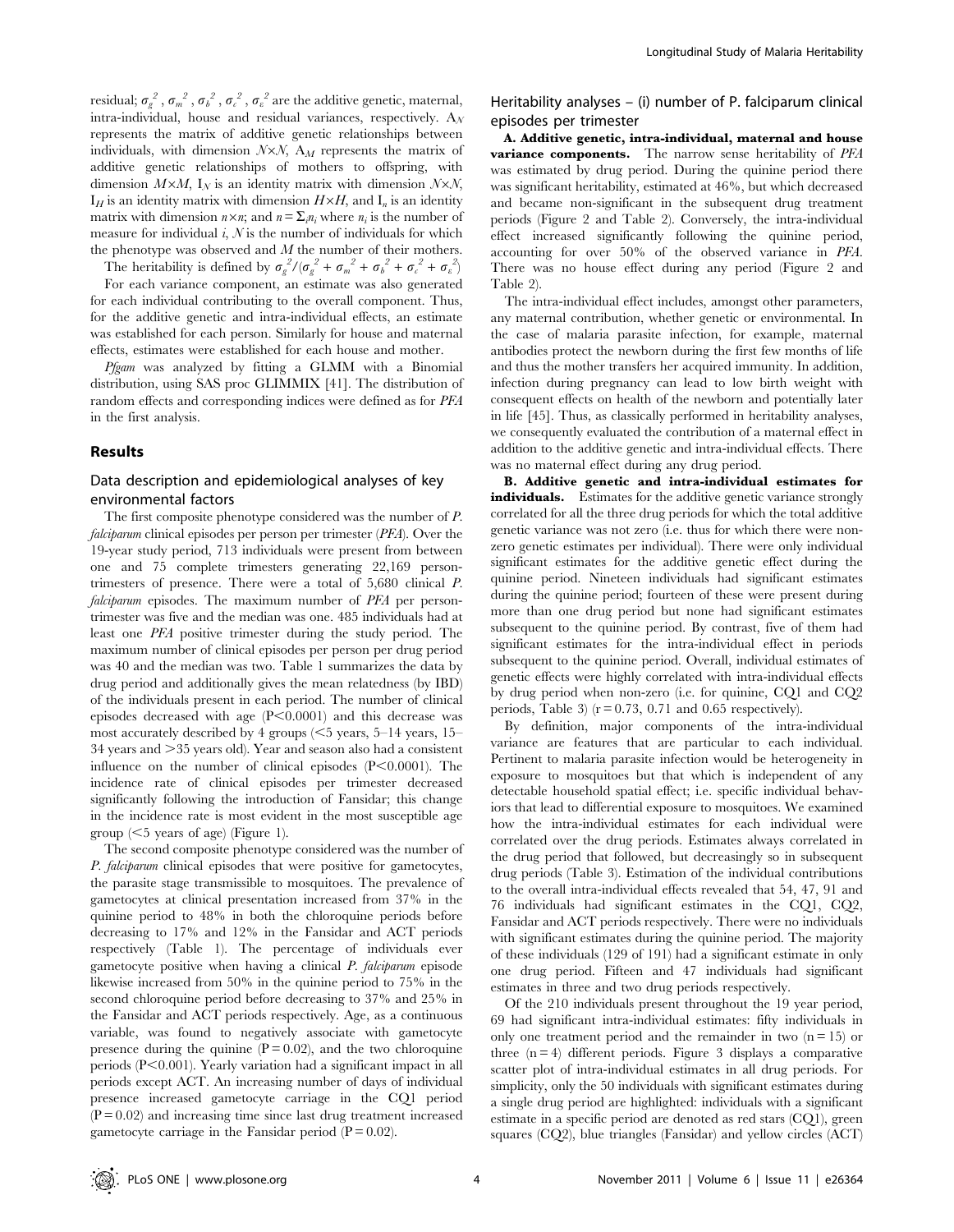Table 1. Data summary for analyses of the number of P. falciparum clinical episodes per person per trimester (PFA) and the number carrying gametocytes (Pfgam).

| Drug<br>l Period | Person-<br>Trimesters | <b>Individuals</b><br>present | Mean<br>relatedness | Number of Pf<br>episodes | <b>Individuals</b><br><b>Pf</b> positive | Range    | % Pfgam<br>positive | <b>Individuals</b><br><b>Pfgam positive</b> | Range    |
|------------------|-----------------------|-------------------------------|---------------------|--------------------------|------------------------------------------|----------|---------------------|---------------------------------------------|----------|
| Quinine          | 4080                  | 338                           | 0.0082              | 1454                     | 234                                      | $1 - 40$ | 37.2                | 117                                         | $1 - 16$ |
| CQ <sub>1</sub>  | 5469                  | 405                           | 0.0080              | 1950                     | 245                                      | $1 - 38$ | 47.1                | 151                                         | $1 - 26$ |
| CQ <sub>2</sub>  | 4800                  | 423                           | 0.0081              | 1481                     | 205                                      | $1 - 38$ | 48.6                | 155                                         | $1 - 28$ |
| Fansidar         | 3753                  | 417                           | 0.0084              | 466                      | 148                                      | $1 - 11$ | 17.1                | 55                                          | $1 - 5$  |
| <b>ACT</b>       | 4067                  | 487                           | 0.0083              | 329                      | 135                                      | $1 - 10$ | 12.2                | 34                                          | $1 - 3$  |

Shown are the total number of person-trimesters per drug treatment period in which the number of P. falciparum clinical episodes occurred, the number of individuals present, their overall genetic relatedness (IBD), the number having a clinical episode, the range in the number of episodes per person, the percentage of these episodes that were positive for gametocytes, the number of individuals ever carrying gametocytes during a clinical episode and the range in the number of times individuals carried gametocytes.

doi:10.1371/journal.pone.0026364.t001

in every graph. In the vertical quinine box column, all points cluster around zero with respect to the x-axis – there is no intraindividual effect in the quinine period. This negligible intraindividual variance component in the quinine period and the subsequent increase in the following periods can be clearly seen in Figure 3: the data points are increasingly spread out along the xaxis from the quinine column through the CQ1, CQ2 and Fansidar columns. The extreme significant values in the CQ1 (red stars), CQ2 (green squares), Fansidar (blue triangles) and ACT (yellow circles) periods clearly separate from the rest in their respective drug periods: thus for example the individuals represented by yellow circles have much larger values than the others in the ACT Y-axis row, whereas these same individuals do not differ from the rest in the CQ1, CQ2 and Fansidar Y-axis rows. This shows in detail how individuals with much higher or lower numbers of P. falciparum episodes (very positive or very negative values) have so in only single drug periods. Interestingly, the degree to which the significant points separate from the rest appears to increase with time (i.e. from CQ1 through ACT); the blue triangles (Fansidar) and yellow circles (ACT) are more clearly separated from the rest in their respective Y-axis rows. This increase in the intra-individual variance component as displayed though individual estimates over time is reflected in the summarized intra-individual variance component in Table 2. This



Figure 1. The incidence rate (mean and SEM) of clinical P. falciparum episodes per person-trimester (PFA) according to age classes (from left to right on the X-axis) <5 years, [5-15], [15-35] and  $\geq$ 35 years that best describe the effect of age on PFA. doi:10.1371/journal.pone.0026364.g001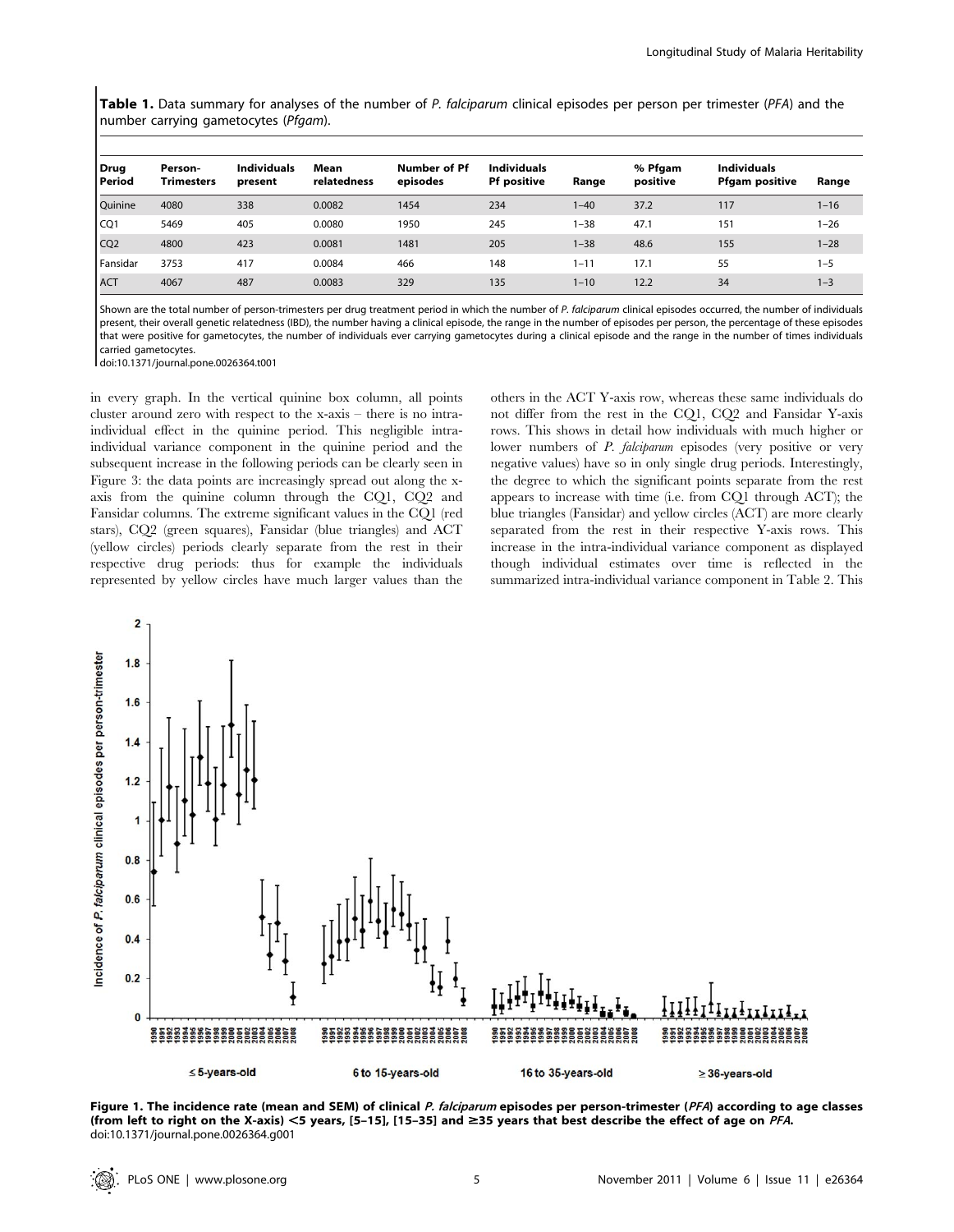

**Drug treatment periods** 

Figure 2. Proportion of variance in the number of clinical P. falciparum episodes per trimester explained by additive genetic (solid line), intra-individual (dotted line, squares) and house (thin dotted line, triangles) effects. doi:10.1371/journal.pone.0026364.g002

shows that as the overall incidence rate drops, there is a growing gap between certain individuals having a high numbers of episodes and the rest. Comparing across drug periods, not only do periodspecific significant individual estimates become non-significant in subsequent periods, they seemingly take on increasingly opposed values. This is most evident for CQ1, where the significant estimates for this period, denoted by red stars, decrease in value during the CQ2 and Fansidar periods (Figure 3, horizontal row ''ACT''). Similarly for CQ2, significant estimates (green squares) became less than zero in the Fansidar and ACT periods. This suggests that individuals with previously very high numbers of clinical episodes have increasingly fewer numbers of episodes than the rest. One explanation for this would simply be the acquisition of clinical immunity due to repeated exposure to the parasite.

As can be seen in Figure 1, age is a reasonable proxy of the acquisition of immunity and both age and time spent within the site impact upon incidence rate. However, no single factor was found to be shared by individuals with significant intra-individual estimates. I.e. Age, gender and time spent within the village since inception of the study or during the six months prior to the episode were not significant variables determining the intra-individual estimate.

In the knowledge that resistance to chloroquine and then Fansidar emerged during the respective drug treatment periods, a potentially confounding factor would clearly be repetitive presentation of a single infection because of treatment failure. To evaluate whether the observed increases in the intra-individual variance was a result of drug treatment failure, we examined whether individuals with significant individual intra-individual estimates had a shorter time since previous treatment in the quinine and chloroquine periods, when incidence rate remained high and stable. Although the time since previous treatment for those individuals having significant intra-individual estimates at any time was shorter than for those never having significant estimates (P<0.001), drug period *per se* had no effect (P = 0.31). Thus, there was no difference in time between infections in the quinine and 2 chloroquine periods, suggesting that treatment failure was not causing this significant increase in the intraindividual variance component.

Table 2. Variance component analyses of the number of P. falciparum clinical episodes (PFA) according to drug period.

| Drug period          | var.comp std.err Z |       |                          | Pr > Z   | 95%<br>CI Inf | 95%<br>CI Sup |
|----------------------|--------------------|-------|--------------------------|----------|---------------|---------------|
| <b>Quinine</b>       |                    |       |                          |          |               |               |
| Genetic              | 0.941              | 0.384 | 2.450                    | 0.014    | 0.189         | 1.693         |
| Intra                | 0.391              | 0.247 | 1.580                    | 0.057    | 0.152         | 2.343         |
| House                | 0.030              | 0.106 | 0.280                    | 0.390    | 0.003         | 8546          |
| residual             | 0.692              | 0.016 | 43.410                   | < .0001  | 0.662         | 0.725         |
| <b>Chloroquine 1</b> |                    |       |                          |          |               |               |
| Genetic              | 0.257              | 0.205 | 1.250                    | 0.211    | $-0.145$      | 0.658         |
| Intra                | 1.106              | 0.209 | 5.300                    | < .0001  | 0.789         | 1.664         |
| House                | 0.039              | 0.059 | 0.670                    | 0.252    | 0.007         | 85.995        |
| residual             | 0.603              | 0.012 | 50.300                   | < 0.0001 | 0.580         | 0.627         |
| <b>Chloroquine 2</b> |                    |       |                          |          |               |               |
| Genetic              | 0.281              | 0.242 | 1.160                    | 0.246    | $-0.193$      | 0.756         |
| Intra                | 1.230              | 0.229 | 5.370                    | < .0001  | 0.880         | 1.838         |
| House                | 0.101              | 0.109 | 0.930                    | 0.177    | 0.026         | 6.787         |
| residual             | 0.493              | 0.011 | 46.870                   | < .0001  | 0.473         | 0.514         |
| Fansidar             |                    |       |                          |          |               |               |
| Genetic              | 0.000              |       |                          |          |               |               |
| Intra                | 1.797              | 0.214 | 8.380                    | < .0001  | 1.441         | 2.304         |
| House                | 0.036              | 0.059 | 0.610                    | 0.272    | 0.006         | 392.83        |
| residual             | 0.395              | 0.010 | 41.290                   | < 0.001  | 0.377         | 0.415         |
| <b>ACT</b>           |                    |       |                          |          |               |               |
| Genetic              | 0.000              | ÷,    | $\overline{\phantom{a}}$ |          |               |               |
| Intra                | 1.759              | 0.208 | 8.450                    | < .0001  | 1.413         | 2.250         |
| House                | 0.125              | 0.096 | 1.300                    | 0.098    | 0.042         | 1.390         |
| residual             | 0.357              | 0.008 | 43.240                   | < .0001  | 0.341         | 0.374         |
|                      |                    |       |                          |          |               |               |

Genetic – additive genetic effect; Intra – Intra-individual effect; House – House effect.

doi:10.1371/journal.pone.0026364.t002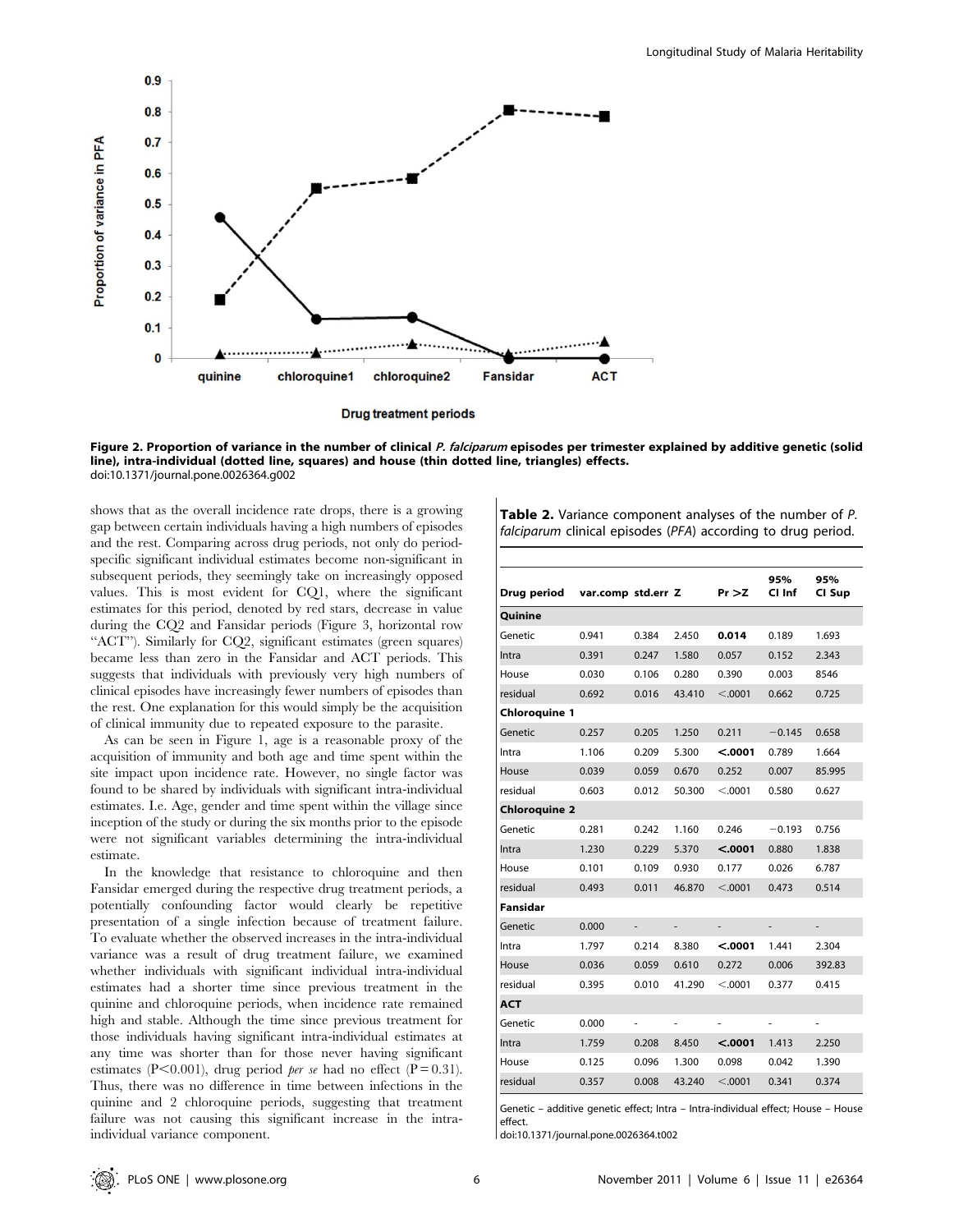Table 3. Correlation of individual estimates of (i) the intra-individual and (ii) additive genetic effects underlying the variation in the number of P. falciparum clinical episodes according to drug period.

| PFA             |         |           |                 |           |            |
|-----------------|---------|-----------|-----------------|-----------|------------|
| (i) Intra       | Quinine | CQ1       | CQ <sub>2</sub> | Fansidar  | <b>ACT</b> |
| Quinine         |         | $0.49***$ | 0.04            | $-0.01$   | 0.04       |
| CQ1             |         |           | $0.30***$       | 0.002     | 0.04       |
| CQ <sub>2</sub> |         |           |                 | $0.29***$ | $0.18*$    |
| Fansidar        |         |           |                 |           | $0.16*$    |
| (ii) Genetic    | Quinine | CQ1       | CQ <sub>2</sub> |           |            |
| Quinine         |         | $0.51***$ | $0.23***$       |           |            |
| CQ <sub>1</sub> |         |           | $0.44***$       |           |            |

 $*P<0.05$ ,

 $*$ P<0.01,

 $***P<0.001$ .

doi:10.1371/journal.pone.0026364.t003



Figure 3. Comparative scatter plot of the Intra-individual estimates per individual per drug period for those individuals present throughout the study period. Individuals with significant intra-individual estimates at any period are shown in color: red stars (significant in CQ1), green squares (significant in CQ2), blue triangles (significant in Fansidar) and yellow circles (significant in ACT). doi:10.1371/journal.pone.0026364.g003

: @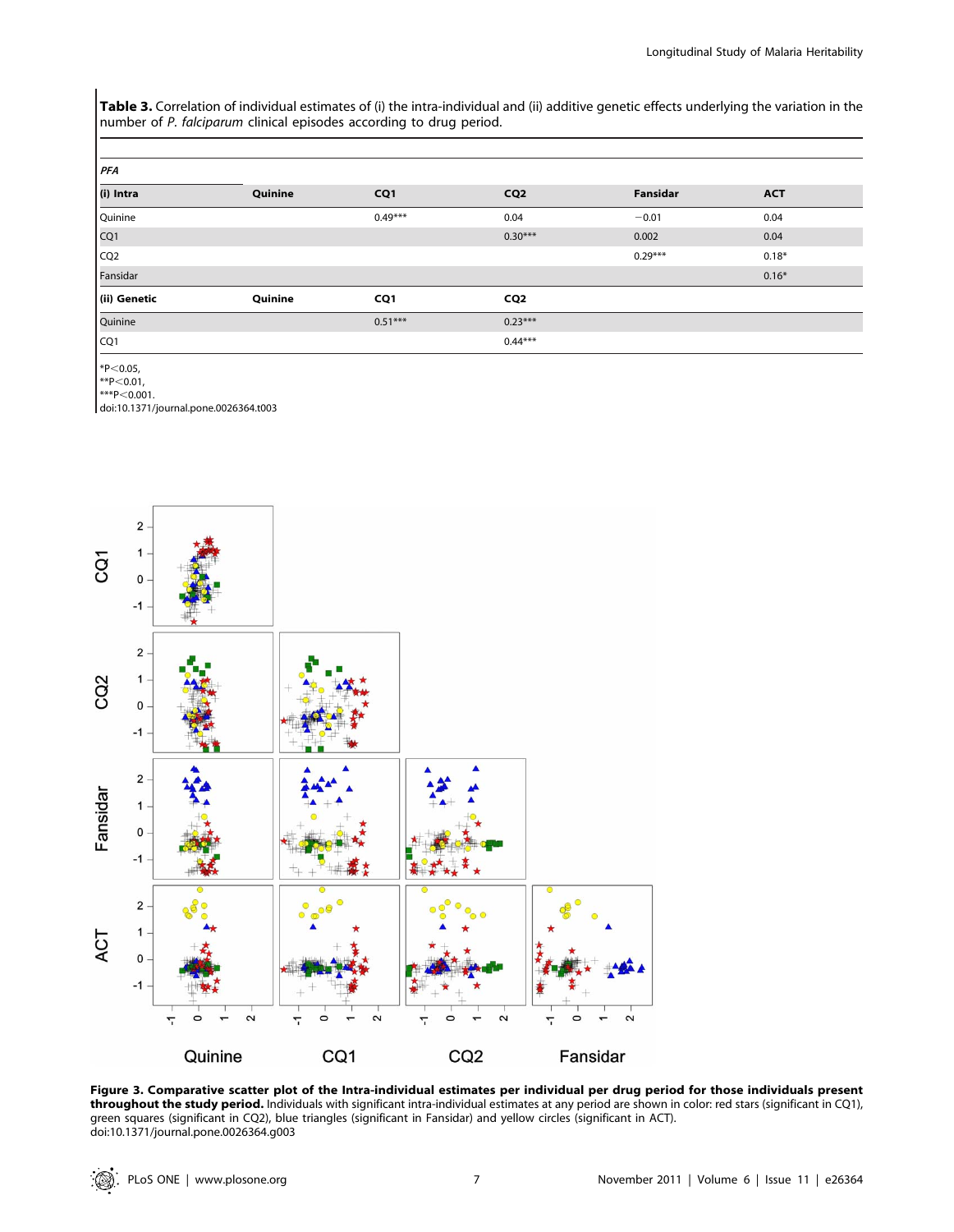Heritability analyses – (ii) prevalence of gametocytes during clinical P. falciparum episodes

A. Additive genetic, intra-individual, maternal and house variance components. Heritability for the prevalence of gametocytes during clinical presentation only approached significance during the Fansidar period  $(P = 0.057)$  (Table 4, Figure 4). By contrast, the intra-individual effect increased significantly during the chloroquine periods, before becoming non-significant in the Fansidar and ACT periods. There were no house or maternal effects.

B. Additive genetic and intra-individual estimates for individuals. Correlation between estimates for the individual intra-individual and genetic effects revealed a similar pattern to PFA: there was significant correlation between estimates in consecutive drug periods, both with respect to estimates of individual intra-individual and additive genetic effects, but no correlation between more distantly related periods (Table 5). Moreover, individual estimates of the genetic and intra-individual effects by drug period were again highly correlated when non-zero (i.e. for Quinine, CQ1, and ACT periods, Table 5)  $(r = 0.79, 0.77)$ and 0.80 respectively).

Table 4. Variance component analyses of the prevalence of gametocytes in treated clinical episodes (Pfgam) according to drug period.

| Drug period var.comp std.err Z |       |                            |                            | P-value Inf                |                           | 95% CL 95% CL<br>Sup      |
|--------------------------------|-------|----------------------------|----------------------------|----------------------------|---------------------------|---------------------------|
| Quinine                        |       |                            |                            |                            |                           |                           |
| genetic                        | 0.423 | 0.317                      | 1.340                      | 0.181                      | $-0.197$                  | 1.044                     |
| Intra                          | 0.196 | 0.272                      | 0.720                      | 0.236                      | 0.040                     | 156.760                   |
| House                          | 0.000 | $\mathcal{L}^{\text{max}}$ | <b>Contractor</b>          |                            |                           | $\sim$                    |
| residual                       | 0.932 | 0.040                      |                            | 23.390 < 0001              | 0.858                     | 1.015                     |
| <b>Chloroquine 1</b>           |       |                            |                            |                            |                           |                           |
| genetic                        | 0.164 | 0.195                      | 0.840                      | 0.401                      | $-0.218$                  | 0.545                     |
| Intra                          | 0.380 | 0.218                      | 1.750                      | 0.041                      | 0.159                     | 1.814                     |
| House                          | 0.000 | $\sim$                     | <b>Contract</b>            | $\sim 100$                 | $\sim 10^{-10}$           | $\mathbf{L} = \mathbf{L}$ |
| residual                       | 0.942 | 0.035                      | 27.300                     | < 0.0001                   | 0.878                     | 1.013                     |
| <b>Chloroquine 2</b>           |       |                            |                            |                            |                           |                           |
| genetic                        | 0.000 | <b>Contract</b>            | <b>Contract</b>            |                            |                           |                           |
| Intra                          | 0.530 | 0.119                      | 4.440                      | < .0001                    | 0.356                     | 0.870                     |
| House                          | 0.127 | 0.090                      | 1.410                      | 0.079                      | 0.045                     | 1.050                     |
| residual                       | 0.936 | 0.031                      | 30.010                     | < .0001                    | 0.878                     | 1.001                     |
| Fansidar                       |       |                            |                            |                            |                           |                           |
| genetic                        | 0.658 | 0.346                      | 1.900                      | 0.057                      | $-0.021$                  | 1.336                     |
| Intra                          | 0.000 | <b>College</b>             | $\mathcal{L}^{\text{max}}$ | $\mathcal{L}^{\text{max}}$ | $\mathbf{L} = \mathbf{L}$ |                           |
| House                          | 0.127 | 0.219                      | 0.580                      | 0.281                      | 0.021                     | 3389.110                  |
| residual                       | 0.773 | 0.055                      | 14.150                     | < 0.001                    | 0.677                     | 0.893                     |
| АСТ                            |       |                            |                            |                            |                           |                           |
| genetic                        | 0.570 | 1.224                      | 0.470                      | 0.641                      | $-1.829$                  | 2.970                     |
| Intra                          | 0.973 | 1.035                      | 0.940                      | 0.174                      | 0.250                     | 58.229                    |
| House                          | 0.070 | 0.453                      | 0.150                      | 0.439                      | 0.007                     | $2.5E + 65$               |
| residual                       | 0.593 | 0.052                      | 11.500                     | < .0001                    | 0.503                     | 0.708                     |

Genetic – additive genetic effect; Intra – Intra-individual effect; House – House effect.

doi:10.1371/journal.pone.0026364.t004

The strongly significant intra-individual variance component in CQ2 was due to 12 individuals, eight of whom repeatedly had gametocytes and four who rarely presented with gametocytes. Although the time since previous drug treatment was shorter in these significant individuals, there was no difference between those frequently carrying gametocytes and those rarely doing so (mean 32.4 days SEM 2.5 vs. 34.8 days SEM 2.02). There is thus no indication that previous drug treatment is causing this intraindividual effect. No obvious factor, such as age or sickle cell trait, was shared by such individuals. Five of these individuals had significant intra-individual estimates for PFA. Only one individual had a significant intra-individual estimate in the CQ1 period and was not significant in the CQ2 period.

#### Correlations between malaria phenotypes

There were no significant correlations in either individual additive genetic or intra-individual effects between PFA and Pfgam at any period where non-zero estimates were available.

#### **Discussion**

Here we have made an initial study of the heritability of two P. falciparum malaria-related phenotypes in a single population over time. The analyses divided the longitudinal study according to drug treatment to examine the impact of the radical selection pressure that would have been exerted on the parasite population at each change in drug treatment. In addition, the change in transmission intensity occurring over the 19 year enabled us to assess its impact on the heritability of the malaria phenotypes. The evolution of anti-malarial drug resistance and the force of infection have been well studied in the population [36,37,40] and thus we explored heritability in a single population undergoing welldefined environmental changes.

Firstly, it was notable that for PFA, a phenotype known to be influenced by human genetics, significant heritability was lost following the change in drug treatment from quinine to chloroquine and in subsequent drug periods. There was no significant change in incidence rate, at least during the quinine and chloroquine periods, no difference in the number of different individuals presenting with clinical disease, or in the pedigree structure (as estimated by the mean genetic relatedness). This suggests that the implementation of the new drug in some way interfered with the human genetic contribution to the outcome of infection. In direct contrast, the intra-individual variance component increased following the implementation of chloroquine.

Intra-individual variance encompasses effects specific to each individual, classically including maternal effects and dominance (non-additive) genetic effects [35,46]. There was no maternal effect for the number of P. falciparum clinical episodes in our cohort at any time period. The very high correlation of the individual genetic and intra-individual estimates within each drug period suggests that the two effects are highly confounded. This might be a result of insufficient resolution of the relatedness matrix within each drug period – i.e. either not enough relative-pairs were present within each period and/or the IBD matrix was not sufficiently resolved. This would lead to confounding between shared environmental, additive and non-additive genetic effects [47] and might explain the loss of heritability. However, given the similarity in mean genetic relatedness of individuals in the quinine (when the genetic effect was significant) and other periods, this seems an insufficient explanation. One potential source of variation would be local heterogeneity in individual exposure to mosquitoes. The increase in the intra-individual variance component as the transmission intensity decreased is consistent with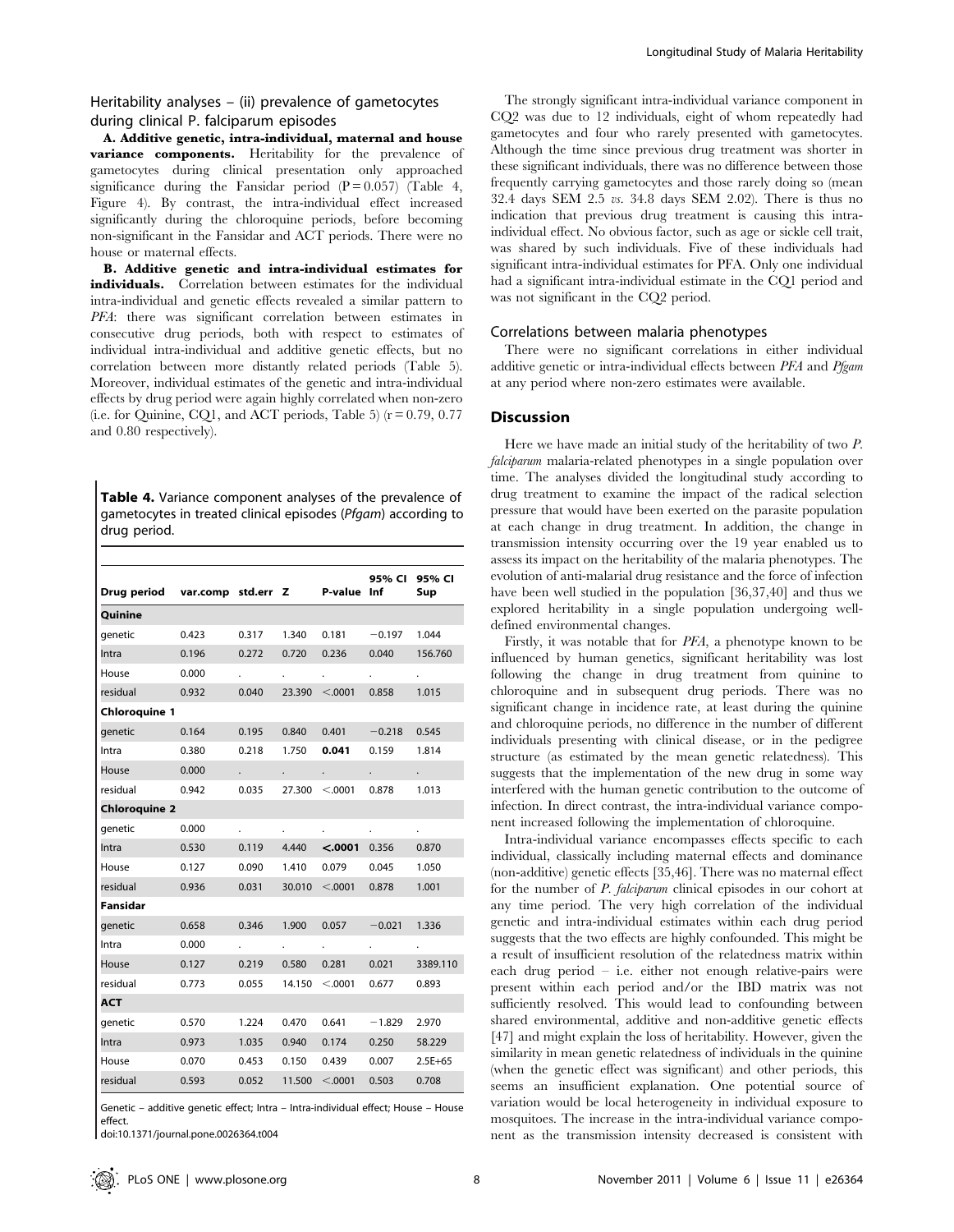

Figure 4. Proportion of variance in the prevalence of P. falciparum gametocytes during clinical P. falciparum episodes (Pfgam) explained by additive genetic (solid line), intra-individual (dotted line, squares) and house (thin dotted line, triangles) effects. doi:10.1371/journal.pone.0026364.g004

heterogeneity in mosquito biting. Although there was no evidence for a significant impact of shared environment (house), heterogeneity in exposure may occur at a finer level of spatial resolution and/or that reflecting individual behavioral differences ([48] including commentary). One possible source of differential exposure would come from bednet use. However, long-lasting insecticidal-treated nets were not actively promoted until the summer of 2008. Individuals showing extreme intra-individual estimates shared no particular feature, whether it be age, sex or time present in the study site. This argues against any particular behavior or state of immunity contributing to the observed increase in estimates. The intra-individual variance component also includes environmental effects on an individual's phenotype that are constant across (or common to) repeated measures on that individual [46]. It is notable that not only do individual estimates correlate only with those from the subsequent drug period, but also that the majority of the extreme values per individual occurred in one drug period. One explanation for this concerns the impact of the differing drug treatments on the parasite population.

The most evident change in the parasite population during the study was the development of resistance first to chloroquine and then to Fansidar [40]. Treatment failure would result in the same individual presenting more than once for the same infection, thus artificially increasing that individual's number of malaria episodes and hence the estimated intra-individual effect. However, there was no evidence for treatment failure biasing the number of malaria episodes per person. The second effect of drug pressure

Table 5. Correlation of individual estimates of (i) the intra-individual and (ii) additive genetic effects underlying the variation in the proportion of P. falciparum clinical episodes positive for gametocytes according to drug period.

| Pfgam           |         |           |                          |                          |            |  |
|-----------------|---------|-----------|--------------------------|--------------------------|------------|--|
| (i) Intra       | Quinine | CQ1       | CQ <sub>2</sub>          | Fansidar                 | <b>ACT</b> |  |
| Quinine         |         | $0.23*$   | $0.42***$                | ٠                        | 0.33       |  |
| CQ <sub>1</sub> |         |           | $0.26***$                | $\overline{\phantom{a}}$ | 0.11       |  |
| CQ <sub>2</sub> |         |           |                          | ٠                        | $0.34**$   |  |
| (ii) Genetic    | Quinine | CQ1       | CQ <sub>2</sub>          | Fansidar                 | <b>ACT</b> |  |
| Quinine         |         | $0.31***$ | $\sim$                   | $0.40*$                  | 0.27       |  |
| CQ <sub>1</sub> |         |           | $\overline{\phantom{a}}$ | $0.33**$                 | $-0.02$    |  |
| CQ <sub>2</sub> |         |           |                          | ٠                        | ٠          |  |
| Fansidar        |         |           |                          |                          | $0.25*$    |  |

 $*P<0.05$ ,

 $*P<0.01$ ,  $***P<0.001$ .

doi:10.1371/journal.pone.0026364.t005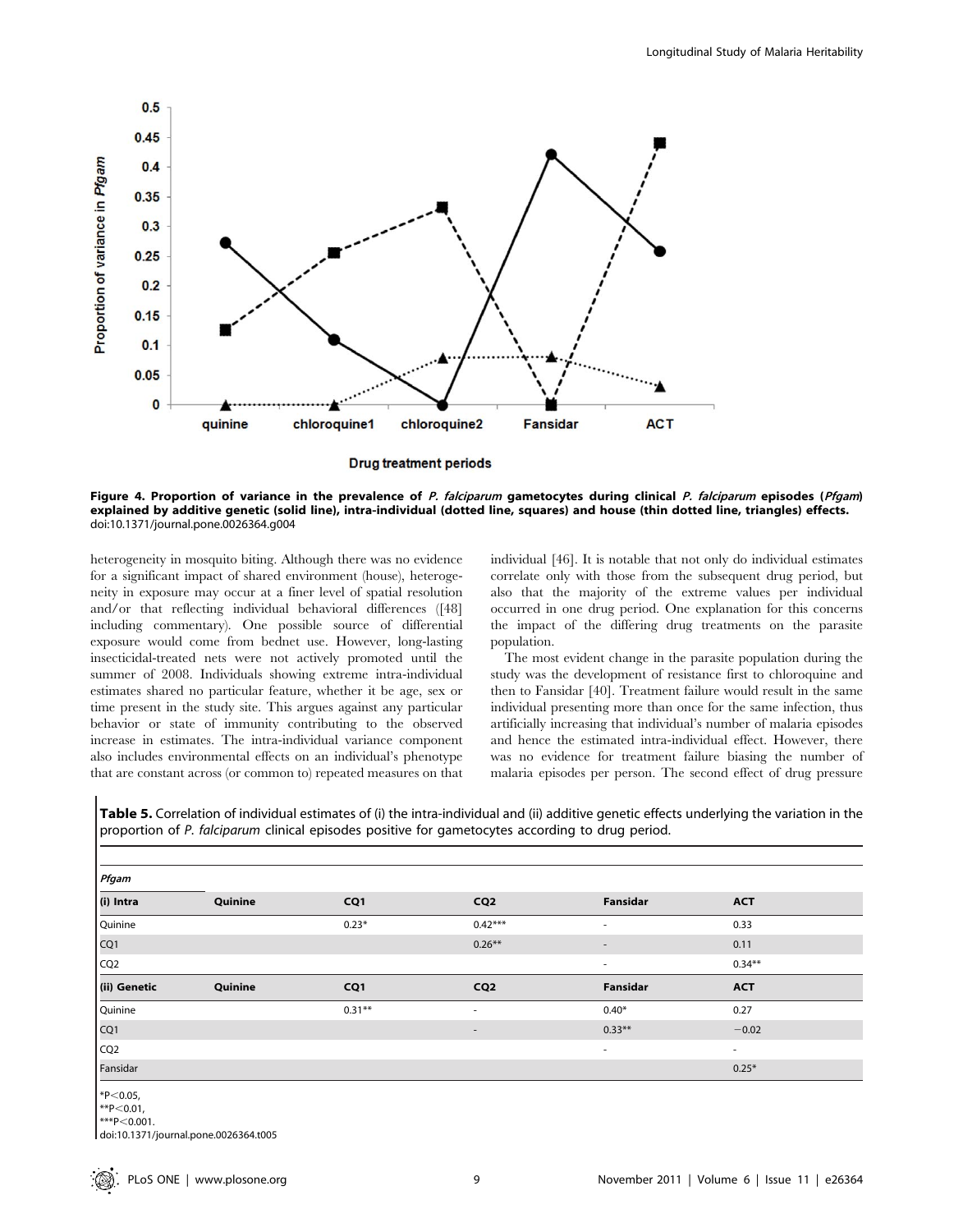would be to radically reduce parasite diversity and select for a subpopulation of parasites. This process would not be instantaneous, because the majority of the parasite population at any one time in this cohort resides in untreated, asymptomatic infections. Thus, the positive correlations of individual intra-individual and indeed additive genetic estimates in consecutive drug periods might reflect the slowly changing parasite population, implicitly suggesting the existence of specific human-parasite interactions. Drug pressure would result in a stochastic loss of particular parasite genotypes, selection for drug resistant genotypes and potentially selection of parasites more pathogenic for particular individuals. The changing drug regimens would be expected to differentially select for parasite genotypes at each instance, thus making it highly unlikely that the same individuals would be continually susceptible. Whilst an attractive hypothesis, a combination of immune state, behavior and random focal transmission for specific periods of time could generate the observed increase in the intra-individual effect. Our study can not provide the immunological and parasite genetic data that demonstrate changes in the parasite population that would likely have clinical implications for a sub-set of individuals. Moreover, given the complexity and uncertainty of the key parasite antigens that are implicated in the development of clinical immunity [49], such data might not be simple to interpret.

In contrast to the immeasurable effect of very fine scale spatial heterogeneity in exposure to infection that will impact on PFA, variability in gametocyte production in an infection will reflect the influence of the host-parasite interaction. Both parasite and host genetics can influence gametocyte production [27,50]. In this study we found no additive genetic effect underlying the proportion of clinical infections with gametocytes, confirming our previous observations [27]. Interestingly, however, there was a similar increase in the intra-individual effect to that observed for PFA and the two phenotypes were not correlated. Moreover, as for PFA, there was good correlation in estimates across only consecutive periods. These comparable effects to PFA were particularly notable during the period when transmission intensity was stable. Subsequently, the decrease in intensity in the Fansidar and ACT periods was accompanied by an even more significant decrease in gametocyte prevalence, resulting in perilously small sample sizes for reliable analysis.

Here, the period of drug treatment strongly influenced this phenotype. Such an influence has been well documented following treatment. Chloroquine increases gametocyte production [51] and Fansidar has also been suggested to increase gametocyte production [52] and/or longevity of gametocyte carriage in a single infection with drug resistant parasites [53]. By contrast, ACT has a gametocytocidal activity and reduces gametocyte carriage [54]. Here, there were no indications that previous treatment contributed to gametocyte presence at presentation, thereby inflating the intra-individual effects in the chloroquine periods. During the Fansidar period, a longer time since treatment was associated with gametocyte presence. The variation in the prevalence of gametocytes at presentation strongly suggests that the parasite population altered according to drug period and the correlated individual intra-individual estimates over successive drug periods are similar to those seen for PFA. This would support the hypothesis that changes in the parasite population diversity are contributing to the observed phenotype.

Estimation of heritability in its broad sense in natural populations is not possible and hence narrow sense heritability, which estimates the additive genetic contribution, is calculated. Actual values of heritability are specific for a study population at a

particular time and thus strict comparison is not informative, although broad trends can be inferred. The size of heritability provides an indication of the power to detect the effect of individual genes when performing GWA studies. Here it is clear that for several reasons, the choice of the study period for GWA study analysis will affect the quality of the signal. The requirement for large longitudinal data sets to generate sufficient power must therefore be offset by the ever-increasing noise that accompanies long-term data sets – more time means more variance [55].

The peculiarity of the variance component analyses in this study was the replacement of an additive genetic component by an intraindividual component over time. Classical components of the intra-individual component, such as maternal effects, were not found to be the root cause of this and spatial heterogeneity in exposure seems an insufficient explanation, especially during the quinine and chloroquine periods. Insufficient resolution and power of the pedigree matrix may have led to confounding between additive and non-additive genetic components, but again this seems an inadequate explanation given the mean genetic relatedness of the individuals implicated. Observed patterns of individual estimates were consistent with there being specific hostparasite interactions. Although relatives might be expected to respond similarly to an identical parasite, this might not be detectable as an additive genetic component. To what extent changes in the parasite population can impact upon genetic studies is important to understand, both on a practical level of study sampling strategy and at a fundamental level to ask whether candidate genes should be expected to have an effect under whatever circumstances. In the hypothetical case of population fixation of a protective gene, heritability will be zero. What will be the expected heritability in a diverse human population if parasite diversity approaches zero? Will certain genes only be protective against a sub-set of parasites?

In this study we have found suggestive evidence that the parasite population may impact upon estimates of heritability. Whereas a review of theory and data have led to the suggestion that additive genetic variance will represent the majority of genetic variance in complex traits [56], this conclusion averages across populations and may not therefore be the case within a single population [6], especially in the case for infectious diseases. The complex, polygenic basis to the human response to malaria parasite infection may well include dominance/epistatic genetic effects that are encompassed within the intra-individual effect. Evaluating their role in host genotype by parasite genotype interactions in model systems will surely be fruitful. In conclusion, prior genetic analysis of carefully defined phenotypes, both spatially and temporally delimited, must surely not only be a pre-requisite to more detailed GWA studies, but also may be informative for the potential importance of pathogen genetics and the occurrence of host-pathogen interactions.

## Acknowledgments

We are grateful to the villagers of Dielmo for their participation and continued collaboration and to the field workers for their active contribution in this project.

## Author Contributions

Conceived and designed the experiments: AS RP. Analyzed the data: CL BG RP. Contributed reagents/materials/analysis tools: AT CS J-FT FD-S JF AB AL. Wrote the paper: CL BG AD AB-H J-FB AS RP.